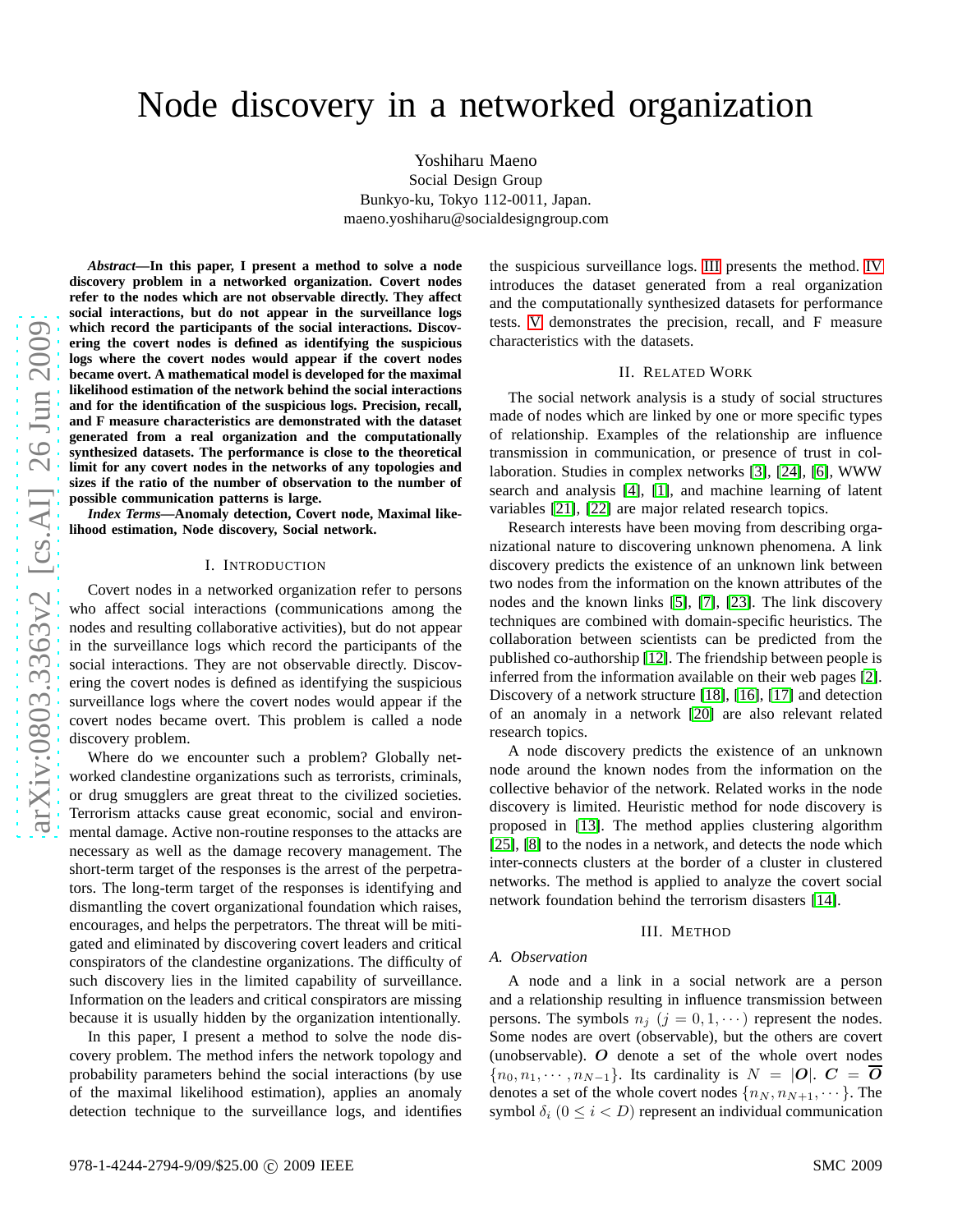pattern (and a resulting collaborative activity) among the persons. It is a set of nodes,  $\delta_i \in \mathbf{O} \cap \mathbf{C}$ . The unobservability of the covert nodes does not affect the communication pattern. For example, the members of a communication pattern are those who join an online community.

An observation  $d_i$  in surveillance logs is a set of the overt nodes in a communication pattern  $\delta_i$ . It is given by eq.[\(1\)](#page-1-0). The number of data is D.

<span id="page-1-0"></span>
$$
d_i = \delta_i \cap \mathbf{O} \ (0 \leq i < D). \tag{1}
$$

 ${d_i}$  denotes the observation dataset. Note that neither an individual node nor a single link can be observed directly, but a group of nodes can be observed as a communication pattern.  ${d_i}$  can be expressed by a 2-dimensional  $D \times N$  matrix of binary variables d. The presence or absence of the node  $n_i$  in the data  $d_i$  is indicated by the elements in eq.[\(2\)](#page-1-1).

<span id="page-1-1"></span>
$$
\boldsymbol{d}_{ij} = \begin{cases} 1 & \text{if } n_j \in d_i \\ 0 & \text{otherwise} \end{cases} \quad (0 \leq i < D, \ 0 \leq j < N). \tag{2}
$$

## *B. Maximal Likelihood Estimator Network*

A parametric form is defined to describe the network topology and the influence transmission over the network. The influence transmission governs the possible communication patterns  $\{\delta_i\}$  which result in the observation dataset  $\{d_i\}$ . The probability where the influence transmits from an initiating node  $n_i$  to a responder node  $n_k$  is  $r_{ik}$ . The influence transmits to multiple responders independently in parallel. It is similar to the degree of collaboration probability in trust modeling [\[11\]](#page-5-20). The constraints are  $0 \leq r_{jk}$  and  $\sum_{k \neq j} r_{jk} \leq 1$ . The quantity  $f_j$  is the probability where the node  $n_j$  becomes an initiator. The constraints are  $0 \le f_j$  and  $\sum_{j=0}^{N-1} f_j = 1$ . These parameters are defined for the whole nodes in a social network (both the nodes in  $O$  and  $C$ ).

A single symbol  $\theta$  represent both of the parameters  $r_{jk}$ and  $f_j$  for the nodes in O.  $\theta$  is the target variable, the value of which needs to be inferred from the observation dataset. The logarithmic likelihood function [\[8\]](#page-5-18) is defined by eq.[\(3\)](#page-1-2). The quantity  $p({d_i}|\theta)$  denote the probability where the observation dataset  $\{d_i\}$  realizes under a given  $\theta$ .

<span id="page-1-2"></span>
$$
L(\boldsymbol{\theta}) = \log(p(\lbrace d_i \rbrace | \boldsymbol{\theta})).
$$
\n(3)

The individual observations are assumed to be independent. eq.[\(3\)](#page-1-2) becomes eq.[\(4\)](#page-1-3).

<span id="page-1-3"></span>
$$
L(\boldsymbol{\theta}) = \log\left(\prod_{i=0}^{D-1} p(d_i|\boldsymbol{\theta})\right) = \sum_{i=0}^{D-1} \log(p(d_i|\boldsymbol{\theta})).
$$
 (4)

The quantity  $q_{i|jk}$  in eq.[\(5\)](#page-1-4) is the probability where the presence or absence of the node  $n_k$  as a responder to the stimulating node  $n_j$  coincides with the observation  $d_i$ .

<span id="page-1-4"></span>
$$
q_{i|jk} = \begin{cases} r_{jk} & \text{if } d_{ik} = 1 \text{ for given } i \text{ and } j \\ 1 - r_{jk} & \text{otherwise} \end{cases}
$$
 (5)

eq.[\(5\)](#page-1-4) is equivalent to eq.[\(6\)](#page-1-5) since the value of  $d_{ik}$  is either 0 or 1.

<span id="page-1-5"></span>
$$
q_{i|jk} = \mathbf{d}_{ik}r_{jk} + (1 - \mathbf{d}_{ik})(1 - r_{jk}).
$$
 (6)

The probability  $p({d_i}|\theta)$  in eq.[\(4\)](#page-1-3) is expressed by eq.[\(7\)](#page-1-6). The operator ∧ means logical AND.

<span id="page-1-6"></span>
$$
p(d_i|\boldsymbol{\theta}) = \sum_{j=0}^{N-1} d_{ij} f_j \prod_{0 \le k < N \ \wedge \ k \ne j} q_{i|jk}.\tag{7}
$$

The logarithmic likelihood function takes an explicit for-mula in eq.[\(8\)](#page-1-7). The case  $k = j$  in multiplication ( $\prod_k$ ) is included since  $d_{ik}^2 = d_{ik}$  always holds.

<span id="page-1-7"></span>
$$
L(\boldsymbol{\theta}) = \sum_{i=0}^{D-1} \log(\sum_{j=0}^{N-1} \boldsymbol{d}_{ij} f_j \prod_{k=0}^{N-1} \{1 - \boldsymbol{d}_{ik} + (2\boldsymbol{d}_{ik} - 1)r_{jk}\}).
$$
\n(8)

The maximal likelihood estimator  $\hat{\theta}$  is obtained by solving eq.[\(9\)](#page-1-8).

<span id="page-1-8"></span>
$$
\hat{\boldsymbol{\theta}} = \arg \max_{\boldsymbol{\theta}} L(\boldsymbol{\theta}). \tag{9}
$$

A simple incremental optimization technique (hill climbing method) is employed to solve eq.[\(9\)](#page-1-8). Simulated annealing method [\[8\]](#page-5-18) can be employed to strengthen the search ability and to avoid sub-optimal solutions. These methods search more optimal parameter values around the present values and update them as in eq.[\(10\)](#page-1-9) until the values converge.

<span id="page-1-9"></span>
$$
\begin{cases} r_{jk} \to r_{jk} + \Delta r_{jk} \\ f_j \to f_j + \Delta f_j \end{cases} (0 \le j, k < N). \tag{10}
$$

The update  $\Delta r_{nm}$  and  $\Delta f_n$  should be in the direction of the maximal ascend of the likelihood function. It is indicated by the multiplication of the derivatives and the updates in eq.[\(11\)](#page-1-10).

<span id="page-1-10"></span>
$$
\Delta L(\boldsymbol{\theta}) = \sum_{n,m=0}^{N-1} \frac{\partial L(\boldsymbol{\theta})}{\partial r_{nm}} \Delta r_{nm} + \sum_{n=0}^{N-1} \frac{\partial L(\boldsymbol{\theta})}{\partial f_n} \Delta f_n.
$$
 (11)

Individual derivatives in eq.[\(11\)](#page-1-10) are calculated by eq.[\(12\)](#page-1-11), and eq.[\(13\)](#page-1-12).

<span id="page-1-11"></span>
$$
\frac{\partial L(\boldsymbol{\theta})}{\partial r_{nm}} = \sum_{i=0}^{D-1} [f_n \boldsymbol{d}_{in} (2\boldsymbol{d}_{im} - 1) \prod_{k \neq m} \{1 - d_{ik} + (2\boldsymbol{d}_{ik} - 1)r_{nk}\} \div \sum_{j=0}^{N-1} \boldsymbol{d}_{ij} f_j \prod_{k=0}^{N-1} \{1 - \boldsymbol{d}_{ik} + (2\boldsymbol{d}_{ik} - 1)r_{jk}\}].
$$
 (12)

<span id="page-1-12"></span>
$$
\frac{\partial L(\boldsymbol{\theta})}{\partial f_n} = \sum_{i=0}^{D-1} [d_{in} \prod_{k=0}^{N-1} \{1 - d_{ik} + (2d_{ik} - 1)r_{nk}\}\n \div \sum_{j=0}^{N-1} d_{ij} f_j \prod_{k=0}^{N-1} \{1 - d_{ik} + (2d_{ik} - 1)r_{jk}\}].
$$
\n(13)

#### *C. Node Discovery - Anomaly Detection*

Suspiciousness of the observation data  $d_i$  is evaluated by eq.[\(14\)](#page-1-13). Suspiciousness means the likeliness where the covert node would appear in the data if it became overt. Larger value means more suspicious data.

<span id="page-1-13"></span>
$$
s(d_i) = \frac{1}{p(d_i|\hat{\boldsymbol{\theta}})}.
$$
\n(14)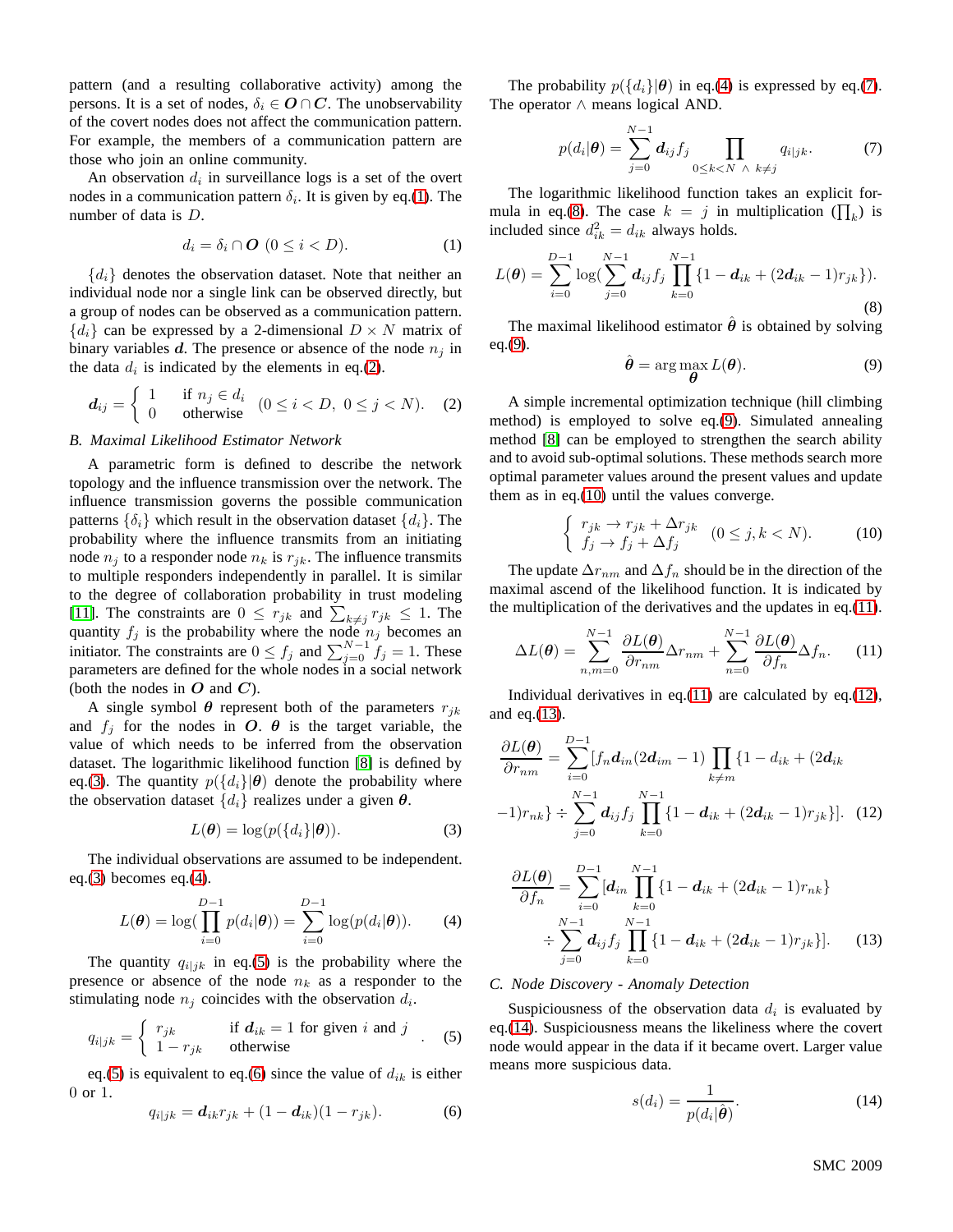

<span id="page-2-2"></span>Fig. 1. Network model (A) representing global mujahedin (Jihad fighters) organization [\[19\]](#page-5-21). The model consists of 107 nodes, and 4 regional subnetworks. The sub-networks represent Central Staffs (CS), Core Arabs (CA), Maghreb Arabs (MA), and Southeast Asians (SA). The node  $n_{CS10}$ , which is indicated by a red circle, is believed to be the founder of the organization.

Ranking of the observation data can be calculated from the value of eq.[\(14\)](#page-1-13). The *i*-th most suspicious data is given by  $d_{\sigma(i)}$ in eq.[\(15\)](#page-2-1). Suspiciousness  $s(d_{\sigma(i)})$  is larger than  $s(d_{\sigma(i')})$  for any  $i < i'$ .

<span id="page-2-1"></span>
$$
\sigma(i) = \arg \max_{m \neq \sigma(n) \text{ for } \forall n < i} s(d_m) \ (1 \le i \le D). \tag{15}
$$

# IV. TEST DATASET

## <span id="page-2-5"></span><span id="page-2-0"></span>*A. Network Model*

Two classes of network models are employed to generate communication test dataset. The first class is a real organization. The second class is a mathematical model having several adjustable parameters.

The network model (A) in Fig[.1](#page-2-2) represents a real organization. It is a global mujahedin (Jihad fighters) organization which was analyzed in [\[19\]](#page-5-21). The model consists of 107 persons and 4 regional sub-networks. The sub-networks represent Central Staffs (CS), Core Arabs (CA) from the Arabian Peninsula countries and Egypt, Maghreb Arabs (MA) from the North African countries, and Southeast Asians (SA). The organization has a relatively large Gini coefficient of the nodal degree, 0.35, and a relatively large average clustering coefficient, 0.54, [\[24\]](#page-5-1). In economics, the Gini coefficient is a measure of inequality of income distribution or of wealth distribution. A larger Gini coefficient indicates lower equality. The values mean that the organization possesses hubs and a group structure.

The node  $n_{\text{CS10}}$  (indicated by a red circle in Fig[.1\)](#page-2-2) is a hub having relatively large nodal degree  $(K(n_{\text{CS10}}) = 8)$ . It is believed to be the founder of the organization, and said to be the covert leader who provides operational commanders in regional sub-networks with financial support in many terrorism attacks including 9/11 in 2001. His whereabouts are not known despite many efforts in investigation and capture.



<span id="page-2-4"></span>Fig. 2. Network model (C) consisting of 201 nodes and  $G = 8$  groups. The group contrast parameter in eq.[\(16\)](#page-2-3) is  $\eta(G - 1) = 400$ . The node  $n_1$ , which is indicated by a red circle, is the largest hub whose nodal degree is  $K(n_1) = 23.$ 

The model (A) provides with the practical implication of solving the node discovery problem. But mathematical model is more suitable than the real organization to study the extensive quantitative characteristics of the method. Here, Barabási-Albert model [\[3\]](#page-5-0) with a group structure is used as a generalization of hubs and group structure in the model (A). The Barabási-Albert model grows with preferential attachment. The probability where a newly coming node  $n_k$  connects a link to an existing node  $n_i$  is proportional to the nodal degree of  $n_i$  $(p(k \rightarrow j) \propto K(n_j))$ . The occurrence frequency of the nodal degree tends to be scale-free  $(f(K) \propto K^a)$ . In the Barabási-Albert model with a group structure, every node  $n_j$  is assigned a pre-determined group attribute  $c(n_i)$  to which it belongs. The number of groups is G. The probability  $p(k \rightarrow j)$  is modified to eq.[\(16\)](#page-2-3). Group contrast parameter  $\eta$  is introduced. Links between the groups appear less frequently as  $\eta$  increases. The initial links between the groups are connected at random before growth by preferential attachment starts.

<span id="page-2-3"></span>
$$
p(k \to j) \propto \begin{cases} \eta(G-1)K(n_j) & \text{if } c(n_j) = c(n_k) \\ K(n_j) & \text{otherwise} \end{cases} . \tag{16}
$$

The network models (B), (C), and (D) are examples where the number of nodes is 201 and  $G = 1$ , 8, and 201. The model (B) results in the conventional Barabási-Albert model. The model  $(C)$  is shown in Fig[.2.](#page-2-4) The model  $(D)$  results in Erdös-Rényi model [\[6\]](#page-5-2) which is configured by random connection between nodes.

#### <span id="page-2-6"></span>*B. Communication Model*

The dataset for performance tests is generated from the network models in [IV-A](#page-2-5) in the 2 steps below.

In the first step, the communication patterns  $\{\delta_i\}$  are generated  $D$  times according to the influence transmission under the true value of  $\theta$ . A pattern includes both an initiator node  $n_j$  and multiple responder nodes  $n_k$ . An example is  $\delta_0 =$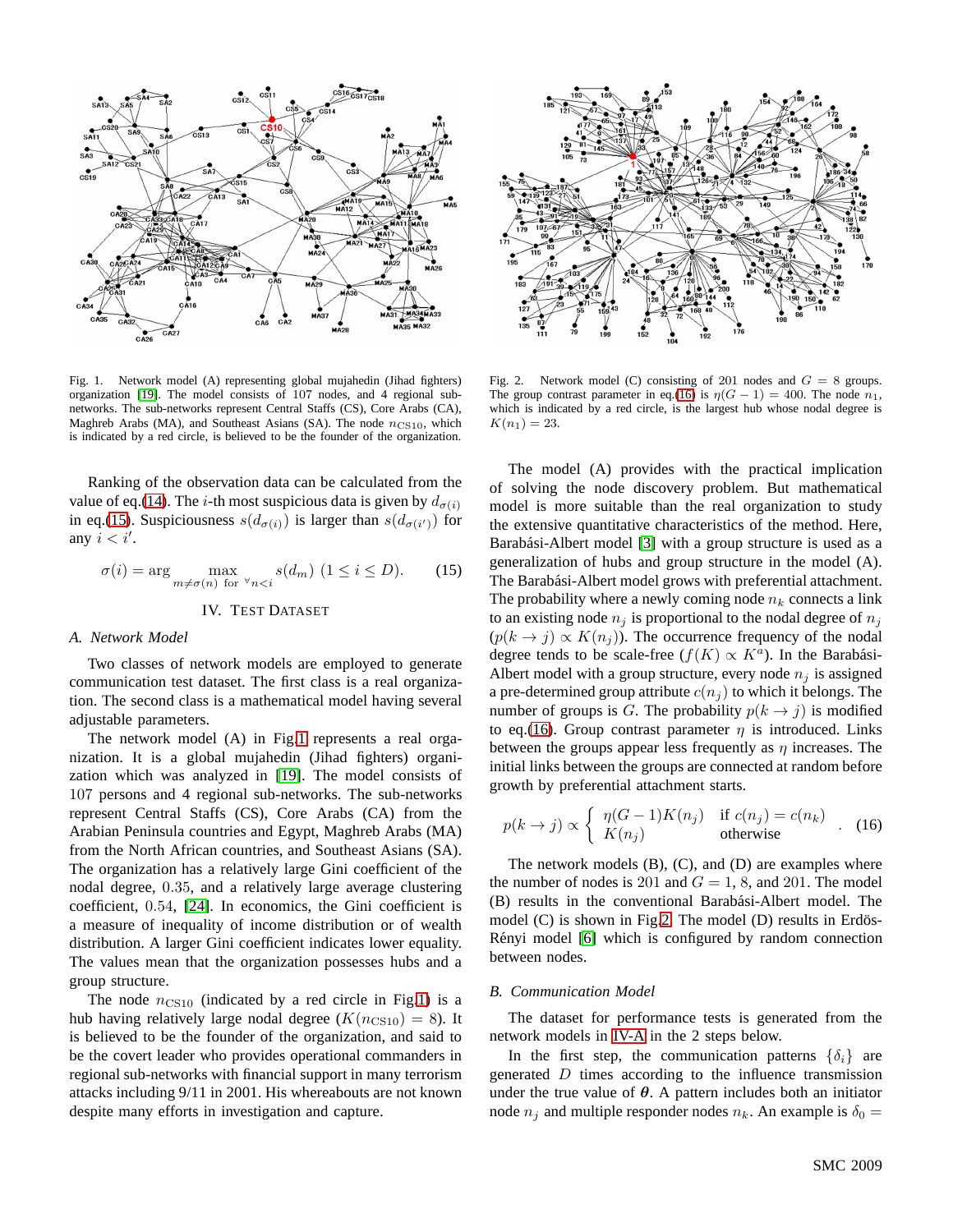${n_{\text{CS1}}, n_{\text{CS2}}, n_{\text{CS4}}, n_{\text{CS5}}, n_{\text{CS6}}, n_{\text{CS7}}, n_{\text{CS10}}, n_{\text{CS11}}, n_{\text{CS12}}\}$ for the model (A) in Fig[.1.](#page-2-2)

In the second step, the observation dataset  $\{d_i\}$  is generated by deleting the covert nodes in C from the patterns  $\{\delta_i\}$ . The example  $\delta_0$  results in the observation  $d_0 = \delta_0 \cap \overline{C}$  ${n_{\text{CS1}}, n_{\text{CS2}}, n_{\text{CS4}}, n_{\text{CS5}}, n_{\text{CS6}}, n_{\text{CS7}}, n_{\text{CS11}}, n_{\text{CS12}}\}$  if the experimental condition is that  $C = \{n_{\text{CS10}}\}.$ 

The covert node in  $C$  may appear multiple times in the communication patterns  $\{\delta_i\}$ . The number of the target observation data to identify is given by  $D_t = \sum_{i=0}^{D-1} B(d_i \neq \delta_i)$ . The function  $B(s)$  returns 1 if the statement s is true and 0 otherwise. A few conditions are assumed in the performance evaluation in [V](#page-3-0) for simplicity. At first, the probability  $f_i$  does not depend on the nodes ( $f_j = 1/|\mathbf{O} \cup \mathbf{C}|$ ). Second, the value of the probability  $r_{ij}$  is either 0 or 1. The number of the possible communication patterns is bounded (less than or equal to the number of nodes  $N$ ). Finally, the influence transmission is bidirectional  $(r_{jk} = r_{kj})$ .

## V. PERFORMANCE EVALUATION

#### <span id="page-3-0"></span>*A. Performance Measure*

Precision, recall, and F measure are used as a measure of the performance. In information retrieval (such as search, document classification, and query classification), the precision  $p$  is used as evaluation criteria, which is the fraction of the number of relevant data to the number of the all data retrieved by search. The recall  $r$  is the fraction of the number of the data retrieved by search to the number of the all relevant data. The relevant data refers to the data where  $d_i \neq \delta_i$ . They are given by eq.[\(17\)](#page-3-1) and eq.[\(18\)](#page-3-2) They are functions of the number of the retrieved data  $D_r$ . It can take the value from 1 to D. The data is retrieved in the order of  $d_{\sigma(1)}$ ,  $d_{\sigma(2)}$ , to  $d_{\sigma(D_r)}$ .

<span id="page-3-1"></span>
$$
p(D_{\rm r}) = \frac{\sum_{i=1}^{D_{\rm r}} B(d_{\sigma(i)} \neq \delta_{\sigma(i)})}{D_{\rm r}}.
$$
 (17)

<span id="page-3-2"></span>
$$
r(D_{\rm r}) = \frac{\sum_{i=1}^{D_{\rm r}} B(d_{\sigma(i)} \neq \delta_{\sigma(i)})}{D_{\rm t}}.
$$
 (18)

The F measure  $F$  is the harmonic mean of the precision and recall [\[10\]](#page-5-22). It is given by eq.[\(19\)](#page-3-3).

<span id="page-3-3"></span>
$$
F(D_{\rm r}) = \frac{1}{\frac{1}{2}(\frac{1}{p(D_{\rm r})} + \frac{1}{r(D_{\rm r})})} = \frac{2p(D_{\rm r})r(D_{\rm r})}{p(D_{\rm r}) + r(D_{\rm r})}.
$$
 (19)

The precision, recall, and F measure range from 0 to 1. All the measures take larger values as the performance of retrieval becomes better.

### *B. Result*

The results of the performance evaluation using the test dataset in [IV-B](#page-2-6) derived from the network models in [IV-A](#page-2-5) are demonstrated.

Let's start with the first class of the network models (real organization) and learn the implication of the method. Fig[.3](#page-4-0) shows the precision  $(p)$ , recall  $(r)$ , and F measure  $(F)$  in the trial where the experimental condition is that the node  $n_{\text{CS10}}$  in the model (A) is the target covert node to discover  $(C = \{n_{\text{CS10}}\}, |C| = 1, N = |O| = 106$ . The horizontal axis is the rate of the number of the retrieved data  $(D<sub>r</sub>)$  to the number of the whole data  $(D)$ . The vertical solid line indicates the position at  $D_r = D_t$ . The broken lines indicate the theoretical limit (upper bound) and the random retrieval limit (lower bound). The evaluation is under the condition where the all possible communication patterns are known.

The precision, recall, and F measure are the same value of 0.78 at  $D_r = D_t$ . These are much better than those of the random retrieval  $(F(D_t) = 0.04)$  and close to the theoretical limit. The method fails to discover two suspicious records  $\delta_i = {n_{\text{CS10}}}, n_{\text{CS11}}\},$  and  ${n_{\text{CS10}}}, n_{\text{CS12}}\}$  when  $D_r$  is small. This indicates that the communication with the nodes having small nodal degree  $(K(n_{\text{CS11}}) = 1$  and  $K(n_{\text{CS12}}) = 1)$ does not provide much clues for node discovery. On the other hand, the most suspicious observation data  $d_{\sigma(1)}$  includes all the neighbor nodes  $n_{CS1}$ ,  $n_{CS2}$ ,  $n_{CS4}$ ,  $n_{CS5}$ ,  $n_{CS6}$ ,  $n_{CS7}$ ,  $n_{\text{CS11}}$ , and  $n_{\text{CS12}}$ . The method succeeded in discovering most of the suspicious records and the all suspicious nodes. The investigators will decide to collect more detailed information on the communication (and a resulting collaborative activity) of the suspicious neighbor nodes. This will result in identifying, locating, and finally, capturing the covert leader  $(C = \{n_{\text{CS10}}\})$  who is responsible for many terrorism attacks.

Let's move on to the second class of the network model (mathematical model with adjustable parameters) and study the extensive performance characteristics of the method. Fig[.4](#page-4-1) shows the F measure  $F(D_t)$  as a function of the nodal degree  $K$ . Individual plots shows the F measure averaged over the trials where the experimental condition is that a node having a given nodal degree  $K(n_i) = K$  is the target covert node to discover  $(N = |O| = 200, |C| = 1)$ . The solid line graphs (a), (b), and (c) are for the model (B), (C), and (D). The broken lines indicate the theoretical limit and the random retrieval limit. The evaluation is under the condition where the all possible communication patterns are known in Fig[.4](#page-4-1) through Fig[.6.](#page-4-2) The resulting F measure ranges from 0.7 to 1. It does not depend on the number of groups (or topology of the network model). The performance becomes better as the nodal degree of the target covert nodes increases.

Fig[.5](#page-4-3) shows the F measure  $F(D_t)$  as a function of the number of groups  $G$  in the trial where the largest hub is the target covert node to discover  $(N = |O| = 200, |C| = 1)$ . The horizontal axis is  $G/N$ . The number of the nodes is constant. The group contrast parameter is fixed at  $\eta(G - 1) = 400$ regardless of the value of G. The broken lines indicate the theoretical limit and the random retrieval limit. The F measure degrades down to 0.7 around  $G = 0.5N$ . But the performance still remains much better than that of the random retrieval. The method can be applied for any value of G.

Fig[.6](#page-4-2) shows the F measure  $F(D_t)$  as a function of the number of overt nodes  $(N = |O|)$  in the trial where the largest hub is the target covert node to discover  $(|C| = 1)$ . The number of the groups is constant  $(G = 1)$ . The broken lines indicate the theoretical limit and the random retrieval limit. Except the case  $N = 50$ , the performance remains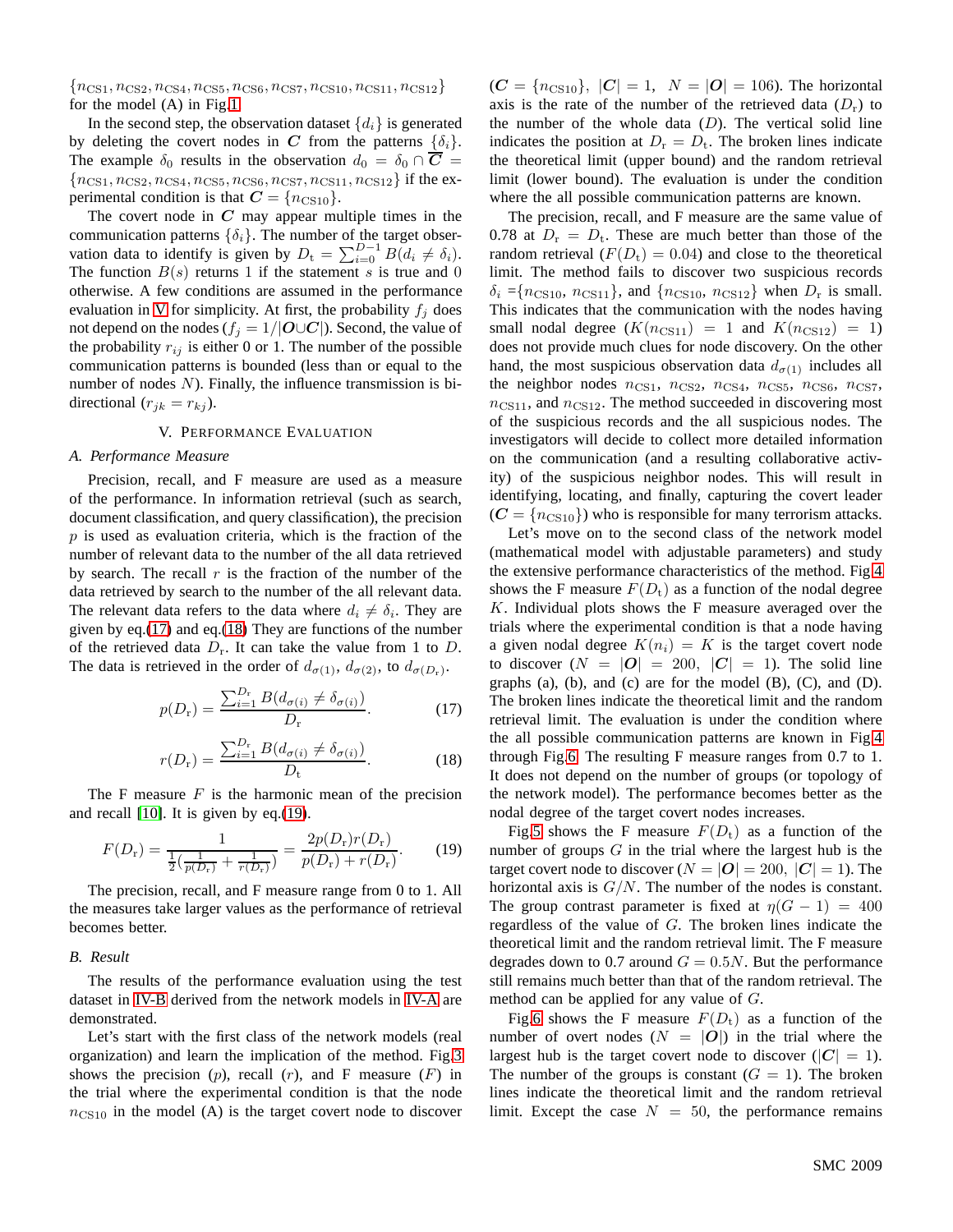

<span id="page-4-0"></span>Fig. 3. Precision  $(p)$ , recall  $(r)$ , and F measure  $(F)$  in the trial where the node  $n_{\text{CS10}}$  in the model (A) is the target covert node to discover ( $C$  =  ${n_{\text{CS10}}}$ ,  $|\mathbf{C}| = 1$ ,  $N = |\mathbf{O}| = 106$ ). The horizontal axis is the rate of the number of the retrieved data  $(D<sub>r</sub>)$  to the number of the whole data  $(D)$ . The vertical solid line indicates the position at  $D_r = D_t$ . The broken lines indicate the theoretical limit and the random retrieval limit.



<span id="page-4-1"></span>Fig. 4. F measure  $F(D_t)$  as a function of the nodal degree K. Individual plots shows the F measure averaged over the trials where a node having a given nodal degree  $K(n_i) = K$  is the target covert node to discover ( $|C| = 1$ ). The solid line graphs (a), (b), and (c) are for the model (B), (C), and (D)  $(|O| = 200)$ . The broken lines indicate the theoretical limit and the random retrieval limit.



<span id="page-4-3"></span>Fig. 5. F measure  $F(D_t)$  as a function of the number of groups G in the trial where the largest hub is the target covert node to discover. The number of the nodes is constant ( $|O| = 200$ ,  $|C| = 1$ ). The group contrast parameter is  $\eta(G - 1) = 400$ . The broken lines indicate the theoretical limit and the random retrieval limit.



<span id="page-4-2"></span>Fig. 6. F measure  $F(D_t)$  as a function of the number of nodes  $N = |O|$  in the trial where the largest hub is the target covert node to discover ( $|C| = 1$ ). The number of the groups is constant  $(G = 1)$ . The broken lines indicate the theoretical limit and the random retrieval limit.

constant. The method can be applied for large networks. Note that several hours of calculation is necessary with a standard personal computer when  $N$  approaches to 1000. The size of the network is limited by the amount of calculation rather than by the accuracy obtainable from the method.

Fig[.7](#page-5-23) shows the F measure  $F(D_t)$  as a function of the number of the observed data D in the trial where the node  $n_0$  in the model (B) is the target covert node to discover  $(C = \{n_0\})$ . The horizontal axis is the ratio of  $D$  to the number of the possible communication patterns ( $|O \cup C| = N+1$ ) as assumed in [IV-B.](#page-2-6) The ratio was  $D/N = 1$  in Fig[.4](#page-4-1) through Fig[.6.](#page-4-2) The broken lines indicate the theoretical limit and the random retrieval limit. The F measure is close to the theoretical limit, if more than 80% of the possible communication patterns is observed. The performance is no better than that of the random retrieval if only 50% of the possible communication patterns is observed. It is a major restriction imposed on the method that many of the possible communication patterns need to be